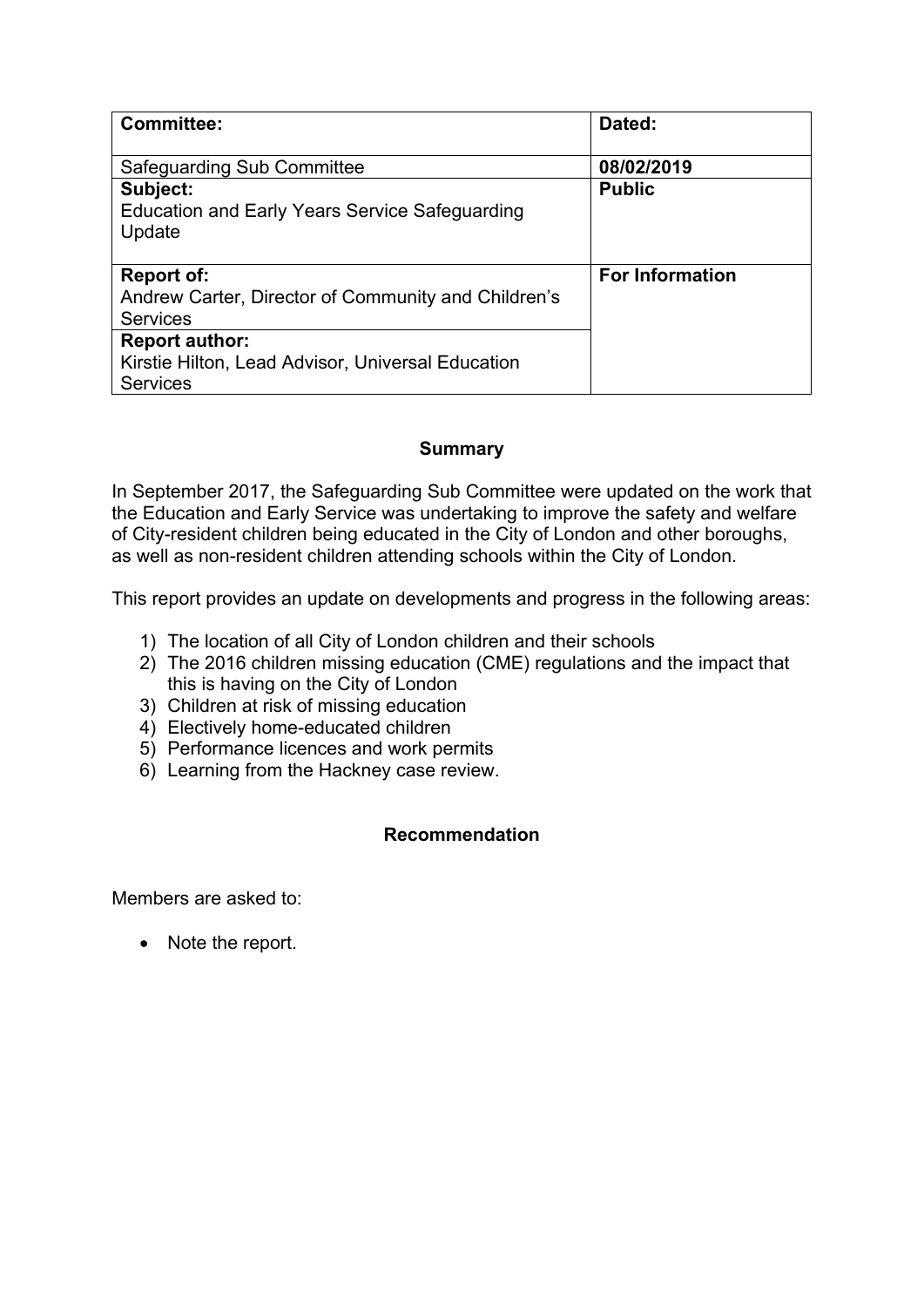# **Main Report**

### **Background**

- 1. The City of London has a unique educational landscape in that it has only one maintained primary school and no maintained secondary schools. There are four independent schools; most children attending these schools are non-City residents. Most of the City of London's primary-age children and all secondary-age children in the maintained sector are educated either in the independent sector or outside the City of London altogether. Consequently, this puts them outside the standard reporting and/or legal framework that governs the City of London's statutory responsibilities.
- 2. In 2015, as part of its safeguarding children programme, and in the light of concerns about young people at risk of sexual exploitation and radicalisation, and the often invisible practice of private fostering arrangements, the City of London strengthened its systems and procedures for locating and monitoring its resident primary- and secondary-age children who fell within the statutory school age. Authorities are required to monitor and take appropriate action for those children who may be at risk of missing education, as well as those who fall within the statutory definition of CME.
- 3. In September 2016, new legislation was introduced to help local authorities and schools in England improve collaboration, communication and information sharing in identifying CME, and to help local authorities meet changes to the regulations. The regulations were strengthened to ensure that schools (including independent schools) provide regular and accurate information to their local authority about children as they are removed or added to school admission registers.

# **Current Position**

# **The location of all City of London children and their schools**

- 4. Since 2015, the Education and Early Years Service has implemented a rigorous system to identify all City of London children of statutory school age and where they attend school. The City of London maintains this record of where children are placed through the primary and secondary transitions process. A school tracker is updated and reviewed regularly. The school tracker records the names of all City of London children, including those with child protection (CP) Plans and Children in Need (CIN) Plans, along with children and young people with special educational needs and disability (SEND).
- 5. Due to the level of resource required, it was decided that an annual census would be sufficient. This was due to take place during the summer term 2018. However, as a result of the new General Data Protection Regulation (GDPR) coming into force in May 2018, we were advised that data-sharing agreements were required with all the 84 schools we required data from. This work is very demanding on staff time and resources. See Appendix 1 for a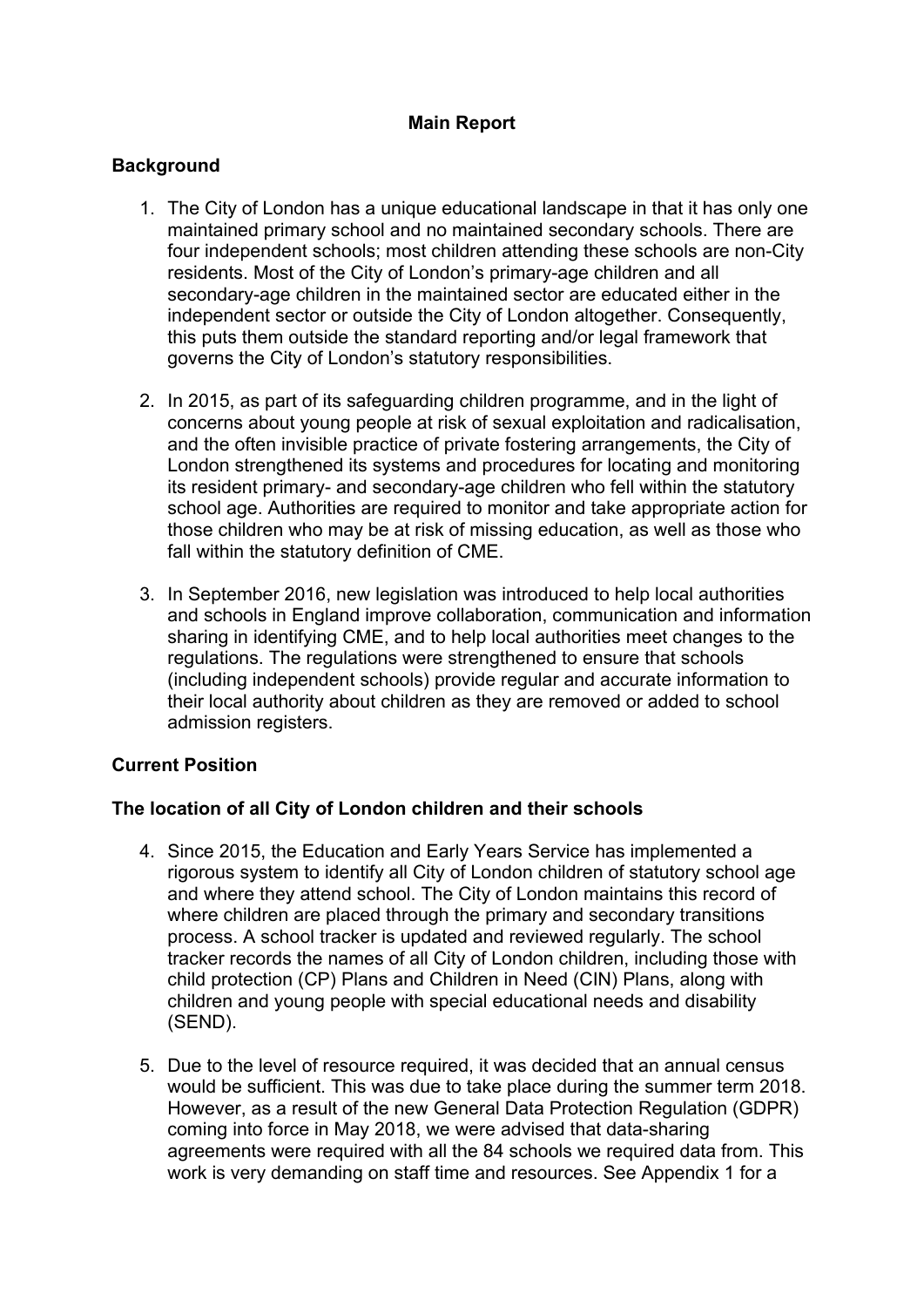copy of a data-sharing agreement. Work was undertaken over the summer holidays to ensure that each school had its own data-sharing agreement. Work on the census began in October 2018 and is continuing.

- 6. Currently, it is estimated (through our own calculations) that there are 540 City of London children of statutory school age. Of those, during the current annual census, the service has so far identified 392 children who attend both maintained and independent schools. Some 280 of these children attend maintained primary and secondary schools. This figure has been substantiated by Department for Education data produced in 2017. Therefore, the service is satisfied that it has identified all the children and young people of statutory school age in the maintained sector.
- 7. There are key benefits to this work, including gaining a better understanding of where City-resident children attend school, as well as building up relationships with out-of-borough schools. Having those relationships in place will only improve communication, and schools are more likely to alert our service if there is a concern about a child.

### **The new CME regulations and the impact on the City of London**

- 8. Since September 2016, a change in the law meant that, for the first time, independent schools are within the scope of schools' duty to report CME. This means that, during the school year, at non-standard transition points, all City of London schools are required to inform the Education Service when pupils are about to be taken off or added to the school roll.
- 9. Following a review of information provided by schools, and in line with GDPR, two new data-sharing agreements have been set up with the four independent schools. This is to ensure secure data sharing of non-standard transition point information and a list of all children whose attendance is below the 90% threshold, twice a year. Statistical information has also been requested in response to the requirement from the Area Inspection carried out in March 2018 on identifying all children attending City schools who are on special educational needs (SEN) support.
- 10.All schools must provide attendance information, either directly to us in a report, or to the Education Welfare Consultant during visits; any reports that come to our Service are used as intelligence, which is then passed to our Education Welfare Consultant to provide a support and challenge role to the schools.
- 11.To explain the revised requirements, the Lead Advisor for Universal Education Services and the Admissions and Attendance Manager visited all City independent schools in the autumn term. A revised protocol, outlining the requirements for all City of London schools, was circulated in the autumn term 2018. A copy of this can be found at Appendix 2. To date, all four independent schools have agreed to sign a data-sharing agreement fulfilling their statutory duty on informing the City of London when there is a change of school roll during non-standard transition points.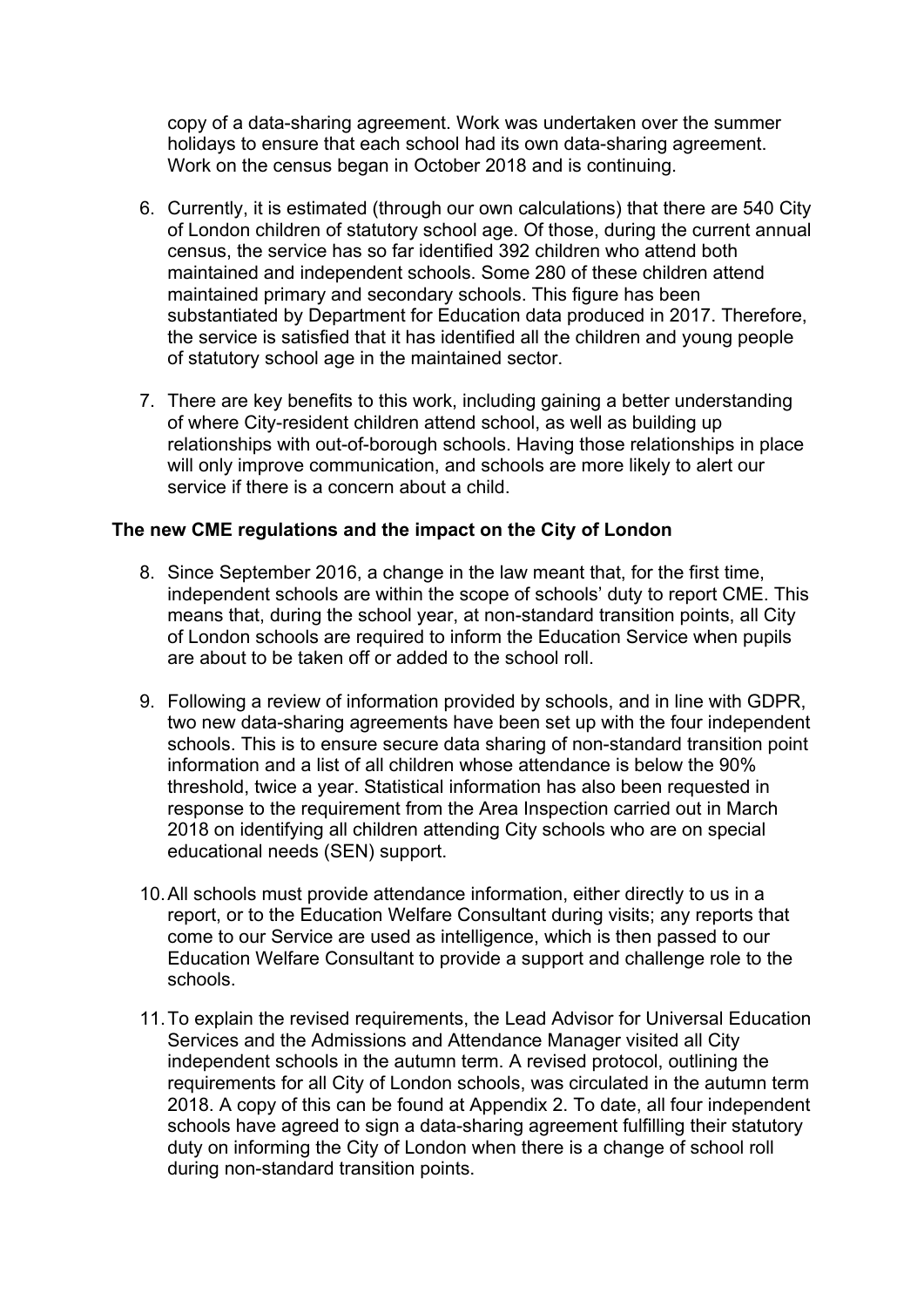### **Children at risk of missing education**

- 12.For children who are at risk of, or who are missing education, either as a result of medical reasons or exclusion, we maintain a CME database. For any children known to the Children and Families Team, notes relating to individual children are recorded on MOSAIC. Children on the CME database are given a Red, Amber or Green (RAG) rating depending on the level of concern. The Admissions and Attendance Manager monitors their attendance monthly.
- 13.Following a review of how the service manages and maintains its cases, in November 2017, the Lead Advisor for Universal Education Services began writing a monthly progress report for individual children under the following categories:
	- a. Children being electively home educated
	- b. Children missing or at risk of missing education (attendance below 90%)
	- c. Children unable to attend school full time/part time due to medical reasons.
- 14.In addition to this monthly report, a more detailed 'case updates' report is written and emailed every week to the Head of Service and the Assistant Director, People. Every term a meeting is held with the Director of Community and Children's Services to discuss individual cases and the work the service is doing to support those families.
- 15.For children who are unable to attend school due to medical reasons, following a referral from the school, a professionals' meeting is held and tuition is commissioned through a number of different agencies, including the National Teaching and Advisory Service (NT&AS) and Fleet Tutors. These agencies can provide a flexible service and tutors who have experience of working with vulnerable children and young people. For children who are excluded, we commission the services of Fresh Start in Education, an organisation that specialises in working with challenging or disruptive pupils.
- 16.The Education and Early Years Service also works closely with the Children and Families Team to ensure that support to families is co-ordinated. Our Education Welfare Consultant and Educational Psychologist work with our individual families and all schools within our locality to encourage and, where necessary, enforce attendance and to safeguard and promote the children's welfare so that they can reach their full potential.

#### **Electively home-educated children**

17.A potentially vulnerable group of children are those who are electively home educated – children who receive an education 'otherwise than at school'. Parents are responsible for ensuring that their children receive a suitable level of education. Although our aim in the City of London is to work constructively with parents to help them promote their children's learning and development,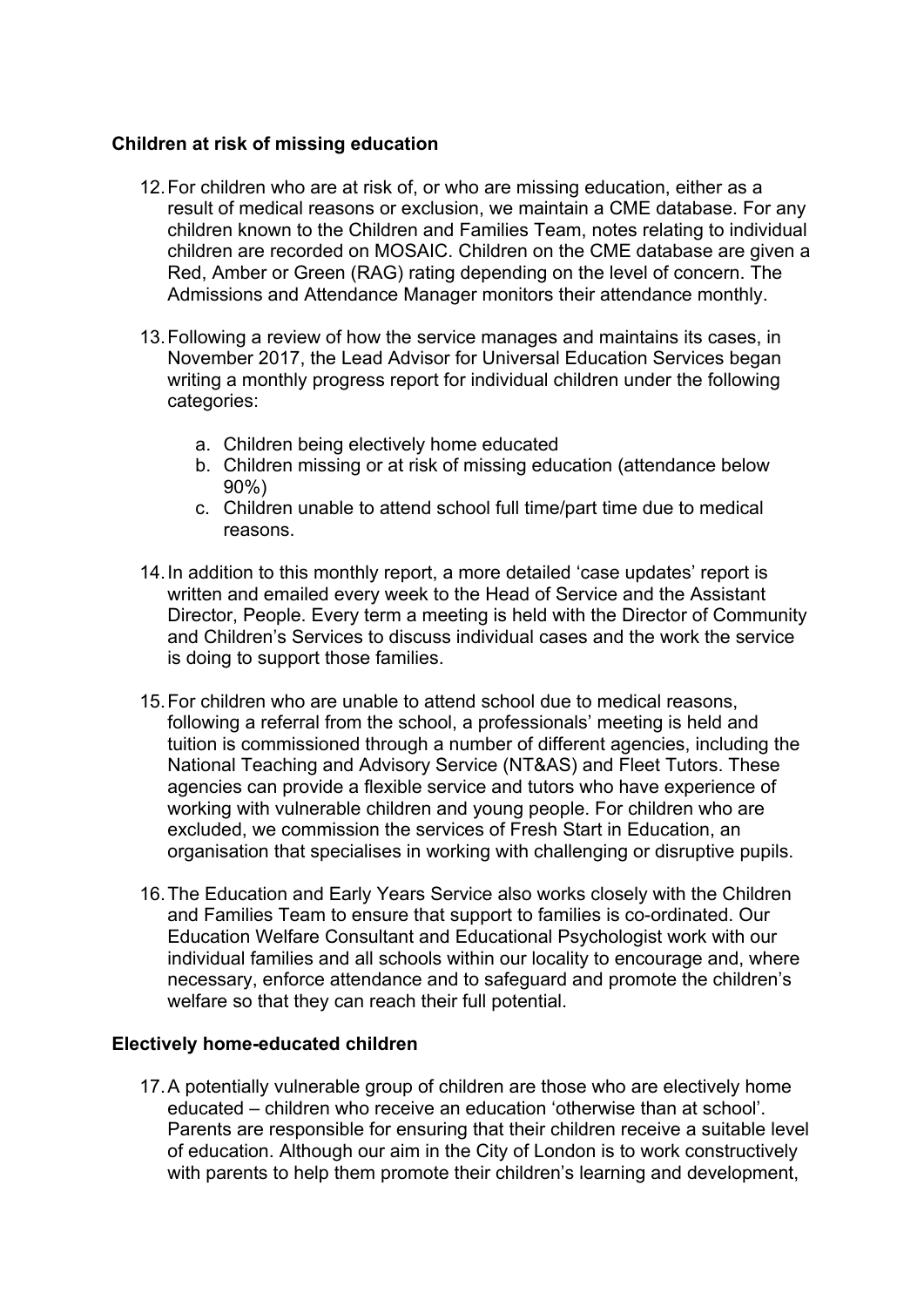parents have the right to refuse entry for their children to education services. This could potentially result in them suffering from significant harm. Last year, a Department for Education consultation took place which gave local authorities and parents the opportunity to consult on future guidance around key issues such as: the registration of children educated at home; monitoring of home education provision; and support for home-educating families. The City of London contributed to the consultation process. We are currently awaiting the outcome, including revised guidance.

18.The City of London is aware of these risks and has a rigorous process in place to ensure the safety and welfare of these children. Although the number of City of London children being electively home educated is small, cases are discussed with key professionals and referrals are made if required. Case information is shared on our case-management system to enable more effective information sharing. The City of London also ensures that home visits exceed the statutory minimum of one a year. Progress on cases is sent to the senior managers regularly.

### **Performance licences and work permits**

- 19.Children and young people of compulsory school age who are at an organisation or company in paid or voluntary work must have a valid work permit. The City of London is responsible for issuing licences to all organisations and companies located within the City of London. We continue to ensure that all employers carry out a health and safety risk assessment in the workplace, and that, at the point of application, all children are given adequate breaks, work no longer than they are legally permitted, and do not carry out dangerous or risky tasks.
- 20.There are also specific rules covering children working in entertainment. It is essential that local authorities recognise this statutory duty and fulfil their safeguarding responsibility towards children taking part in performances, paid sport and modelling. All children of compulsory school age require a performance licence to take part in any performance. There are also strict rules regarding the conditions under which children and young people can perform.
- 21.Over the last year, the Admissions and Attendance Manager has established an excellent working relationship with key individuals working in venues located in the City of London, such as the Barbican Centre. This helps to ensure that we are informed of all productions and performances taking place within the City of London where children are performing, and that we can offer support and advice on what the rules and requirements are. Inspections are carried out to ensure that children involved in performances are safe and happy. One of our additional duties is the employment of children's chaperones. This includes interviewing candidates, issuing Disclosure and Barring Service (DBS) certificates, and acquiring references before a licence is issued.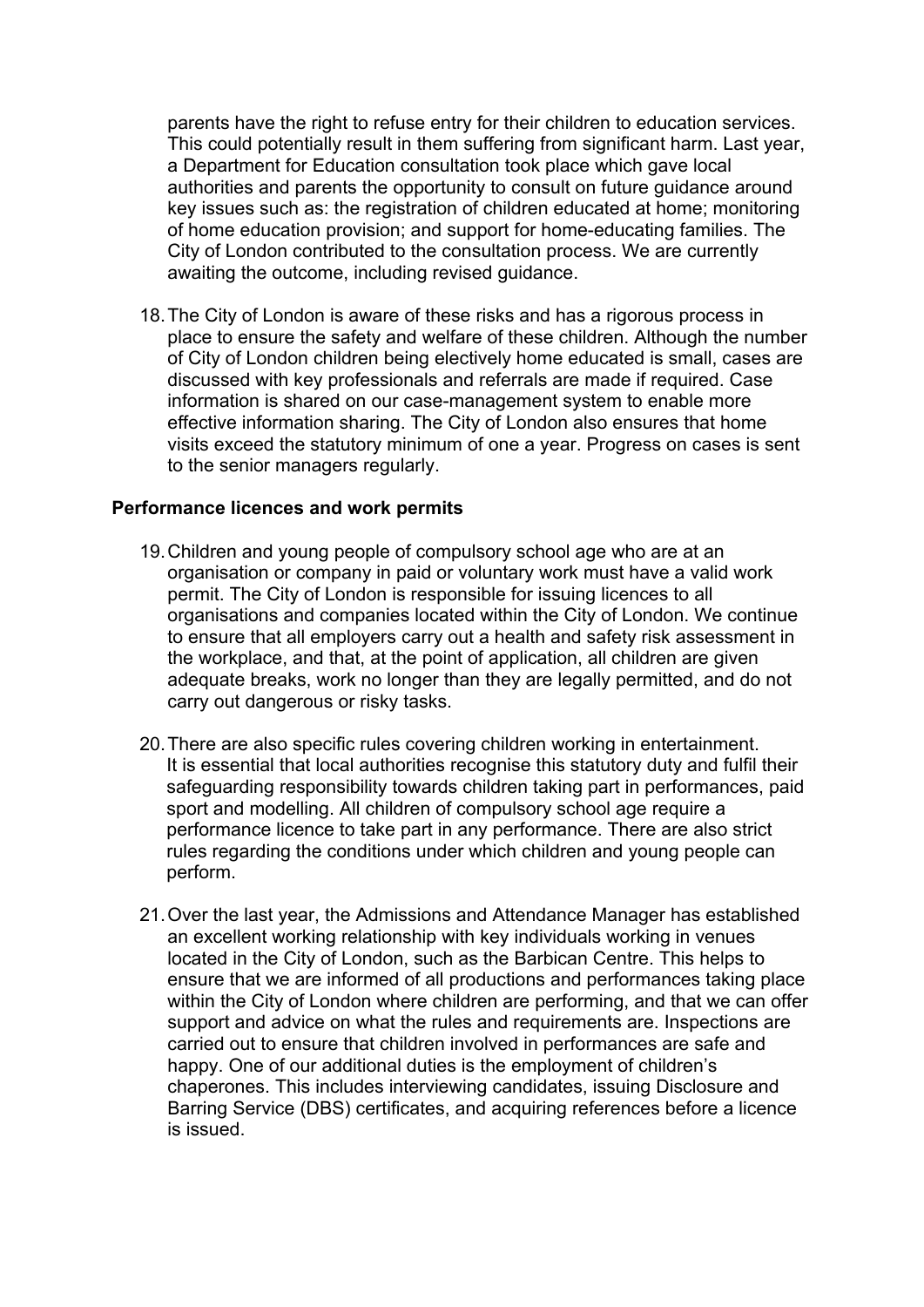### **The recent review of local policies, procedures and cases**

- 22.In October 2016, following his mother's fatal epileptic seizure, four-year-old Chadrack Mbala Mulo died at his home. Due to his vulnerabilities (Chadrak had special educational needs, was non-verbal and had health needs), the City and Hackney Safeguarding Children Board initiated a review of the case. This instigated a review of all local policies and procedures within schools located in the City of London and Hackney. The key issue for the review was that the child, although not of statutory school age, attended a primary school in Hackney. It was concluded that, rather than seeing Chadrack's absence from school as a welfare issue, the school had simply followed its current attendance policy..
- 23.In direct response to this work, the Education Service worked with Sir John Cass's Foundation Primary School to review its attendance policy and drafted a 'rapid response flow chart'. This provides a clear guide to schools on what to do if a child does not turn up to school and the child's family cannot be contacted. The process has a timeframe of three days in which to locate a child from the first day of absence. The flow chart has been finalised and has been shared with all City of London schools. Sir John Cass's Foundation Primary School has also reviewed its data-collection form to include additional emergency contacts, parents'/carers' medical conditions/disabilities as well as information about access restrictions to the properties where pupils reside. This form is sent to all parents and carers and is a valuable source of information.

### **Progress update on last year's priorities**

- 24.Over the last year, the Education and Early Years Service has reviewed its procedures for monitoring attendance. In line with the protocol, which has been sent to all City of London schools (see Appendix 2), the Admissions and Attendance Manager and the Performance Analyst will monitor all returns. Work will also continue to maintain the school tracker through an annual census.
- 25.The Education Service applied to the Department for Education for information held on the national pupil database which would have supported this work and our research into finding out the numbers of City-resident children who are receiving SEND support in schools located outside the City of London. Unfortunately, even with legal advice, our application was not successful, and we have to identify new ways to gain a City-wide picture of how many children and young people with SEND attend City schools.
- 26.Some reviews of relevant policies and procedures have taken place, including home-to-school transport policies, which affect all children of statutory school age and those aged up to 25 years with SEND.

# **Future Priorities**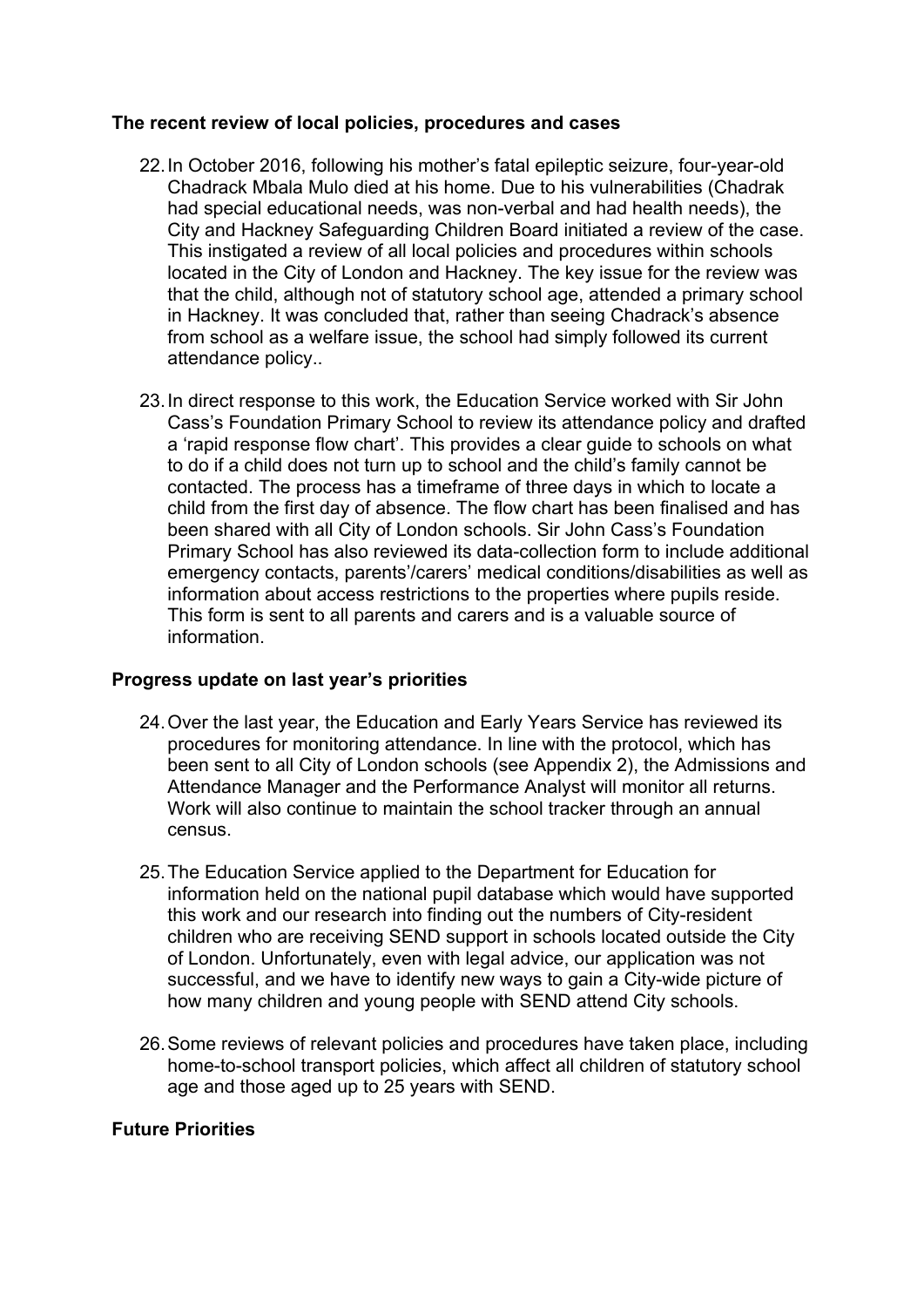- 27.Our main priority over the next year is to ensure full compliance with our statutory duties. Regular reviews will then take place to ensure that procedures are in line with best practice and national guidance. In order to support us with this work, a new Education Services Group has been established. The group is made up of local authority education professionals, including the Virtual School Headteacher, Educational Psychologist and a member of the Education, Culture and Skills Service. The group will be responsible for overseeing the delivery of key educational statutory duties such as the quality assurance of tuition services, school moderation and places for children who are excluded from school.
- 28.In September 2018, following national concern around mental health in schools, and an increase in schools reporting higher numbers of students with emotional wellbeing difficulties, as part of a multi-agency Child and Adolescent Mental Health Services (CAMHS) Alliance, the Wellbeing and Mental Health in Schools (WAMHS) Project was established in 40 schools across the City and Hackney locality. With Sir John Cass's Foundation Primary School as an active participant, the project will continue for an initial 15 months, at which point it will be evaluated.
- 29.In addition, through the Education Safeguarding Forum, the Education and Early Years Service is launching its Safeguarding campaign in 2019. The campaign will focus on raising awareness of a range of identified needs in the context of safeguarding, particularly focusing on those more vulnerable pupils with mental health and wellbeing concerns. The campaign will include a full training programme around identified topics available to all staff in the City's education settings, including independent and sponsored schools. It is envisaged that this programme will be launched with a conference, which will follow training to include briefings and bite-sized training sessions.
- 30.With the establishment of the Education Unit, which oversees the City of London's schools and academies, an opportunity has arisen to explore the possibility of offering places to City of London children and young people if they become permanently excluded, or as part of a managed move. Currently, when a child is permanently excluded, the City of London is limited in how it can support families, including securing a new placement. This can cause uncertainty and expense for families, as a result of having to use other local authorities' Fair Access Panels.

### **Corporate & Strategic Implications**

- 31.This work supports priorities 1 and 2 in the Children and Young People's Plan 2018-21:
- Our children and young people are safe and feel safe
- Our children and young people have equal opportunities to enrich their lives and are well prepared to achieve in adulthood.

#### **Conclusion**